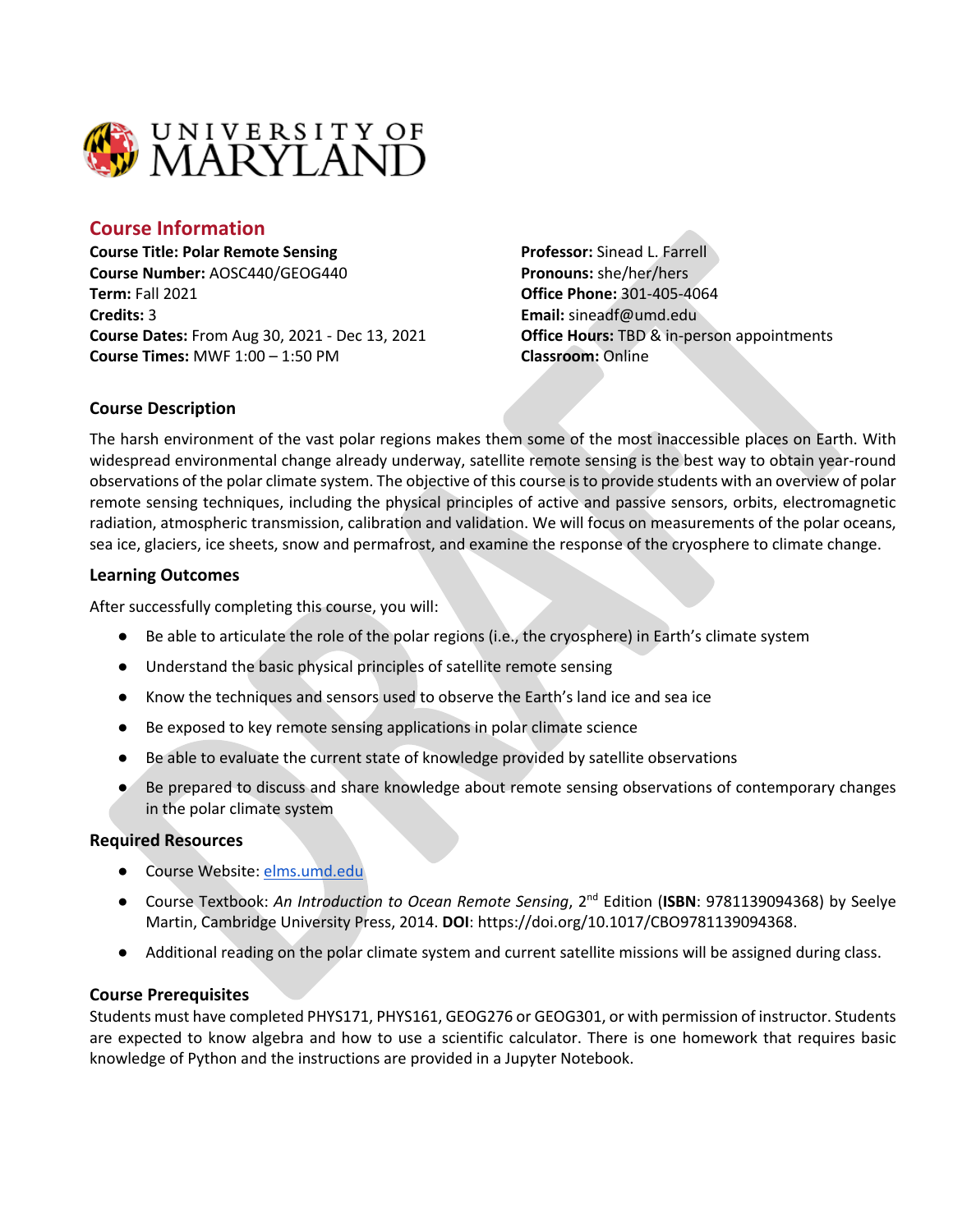### **Course Structure**

This course comprises live lectures and discussion sessions via Zoom. The flexible framework does not require you to be in a specific location to participate; students may participate in online lectures using a tablet, laptop or cellphone or they may dial-in using a telephone. The online nature of this class will push you to take an active role in the learning process. You will do this by engaging and collaborating with other students and the instructor on a regular basis both in live sessions, as well as through group work and activities. Attendance of the lectures is not required but it is strongly encouraged for this course. Students must watch the recording of any lectures they were unable to attend in person. Recordings will be made available through ELMS-Canvas Panopto. Attendance for in-class activities, such as discussions and group collaborative work, *is* required/mandatory and it *is* graded. These specific classes will be identified on the class schedule.

### *Lectures*

Lectures consist of material presented verbally through synchronous online lectures, accompanied by projected graphics. The slide deck for each lecture will be available on ELMS-Canvas prior to the lecture. Instructors do not however make their lecture notes available. The course text book is meant to provide background to the lectures and each lecture is accompanied by a chapter of the textbook. While lectures cover some key concepts in the text, many new concepts are also presented only through lecture material. Supplemental reading material is also assigned throughout the course.

### *Collaboration and Group Work*

Throughout the semester, students will be asked to interact in a collaborative fashion during class. Please be considerate of your classmates and instructors. Always interact with respect and collegiality. Collaborative activities are designed for students to learn to work together as a team. A major collaboration activity is planned for the second half of the semester and is based around a term project, on the topic of Earth Observation. The term project is a group activity and students will be assigned to collaboration teams. Further details will be made available on ELMS-Canvas. Each student will submit one final written project report and will give a short presentation to the rest of the class on their project, thereby improving both their written and oral communication skills.

# **Course Guidelines**

# **Academic Integrity for Polar Remote Sensing**

For this course, some of your assignments will be collected ELMS-Canvas page. AOSC440/GEGO440 follows all University of Maryland course related polices for undergraduate students with regards to academic integrity

### **Course Related Policies**

The University expects each student to take full responsibility for their academic work and academic progress. AOSC440/GEOG440 follows all University of Maryland course related polices for undergraduate students with regards to areas such as academic integrity, classroom conduct, attendance, absences, missed assignments, and complaints about grading, among others. The complete list of these policies governing our course is located here: Course Related Polices. For guidance and resources to help with the remote learning environment, please visit https://ugst.umd.edu/keeplearning/. This provides resources for students, and includes links to other resources, all in one place. Stay connected with the UMD community: https://umd.edu/4Maryland.

### **Communication with the Instructor**

### **Salutation**: Please refer to me as Dr. Farrell.

**Email**: If you need to reach me, please reach out by email at sineadf@umd.edu. You may email me about academic and intellectual concerns/questions, to schedule a meeting outside of office hours, or to alert me to a scheduled absence, illness or other issue that may impact your progress. I will do my best to respond to emails within 24 hours.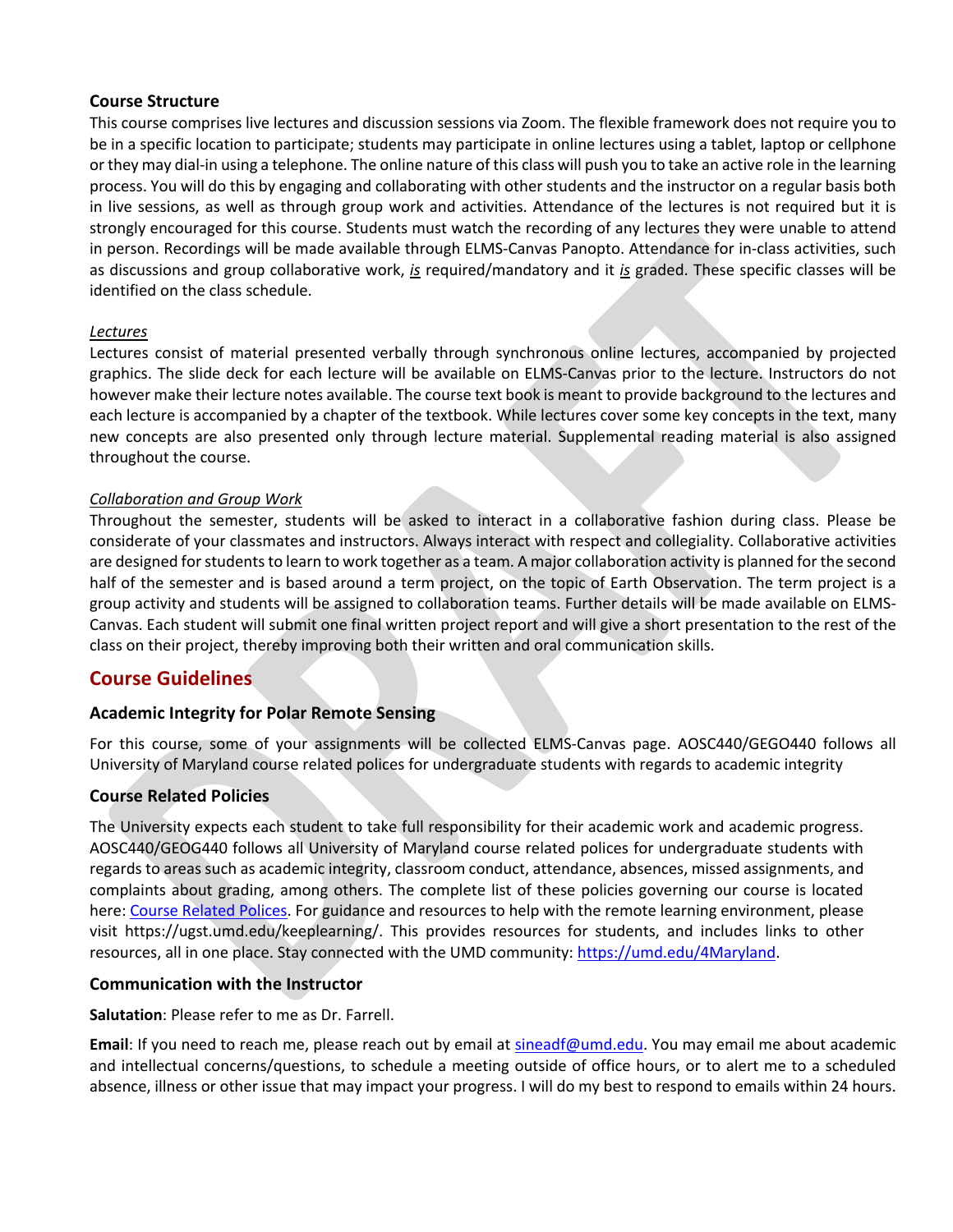**ELMS-Canvas Announcements**: I will send all course announcements via ELMS messaging. You must make sure that your email & announcement notifications (including changes in assignments and/or due dates) are enabled in ELMS so you do not miss any messages. You are responsible for checking your email and ELMS-Canvas inbox frequently.

# **Names/Pronouns and Self-Identifications**

The University of Maryland recognizes the importance of a diverse student body, and we are committed to fostering inclusive and equitable classroom environments. I invite you, if you wish, to tell us how you want to be referred to both in terms of your name and your pronouns (he/him, she/her, they/them, etc.). The pronouns someone indicates are not necessarily indicative of their gender identity. Visit trans.umd.edu to learn more. Additionally, how you identify in terms of your gender, race, class, sexuality, religion, and dis/ability, among all aspects of your identity, is your choice whether to disclose (e.g., should it come up in classroom conversation about our experiences and perspectives) and should be self-identified, not presumed or imposed. I will do my best to address and refer to all students accordingly, and I ask you to do the same for all of your fellow Terps.

### **Communication with Peers**

With a diversity of perspectives and experience, we may find ourselves in disagreement and/or debate with one another. As such, it is important that we agree to conduct ourselves in a professional manner and that we work together to foster and preserve a virtual classroom environment in which we can respectfully discuss and deliberate controversial questions.

I encourage you to confidently exercise your right to free speech—bearing in mind, of course, that you will be expected to craft and defend arguments that support your position. Keep in mind, that free speech has its limit and this course is not the space for hate speech, harassment, and derogatory language. I will make every reasonable attempt to create an atmosphere in which each student feels comfortable voicing their argument without fear of being personally attacked, mocked, demeaned, or devalued.

Any behavior (including harassment, sexual harassment, and racially and/or culturally derogatory language) that threatens this atmosphere will not be tolerated. Please alert me immediately if you feel threatened, dismissed, or silenced at any point during our semester together and/or if your engagement in discussion has been in some way hindered by the learning environment.

### **Netiquette Policy**

Netiquette is the social code of online classes. Students share a responsibility for the course's learning environment. Creating a cohesive online learning community requires learners to support and assist each other. To craft an open and interactive online learning environment, communication has to be conducted in a professional and courteous manner at all times, guided by common sense, collegiality and basic rules of etiquette.

### **Participation**

- Given the interactive style of this class, attendance will be crucial to note-taking and thus your performance in this class. Attendance is particularly important also because class discussion will be a critical component for your learning.
- Each student is expected to make substantive contributions to the learning experience, and attendance is expected for every collaborative session.
- Students with a legitimate reason to miss a live lecture should communicate in advance with the instructor, except in the case of an emergency.
- Students who miss a live lecture are responsible for learning what they miss by watching the recorded lecture.
- Additionally, students must complete all readings and assignments in a timely manner in order to fully participate in class.

### **Tips for Success in an Online Course**

1. **Participate.** Discussions and group work are a critical part of the course. You can learn a great deal from discussing ideas and perspectives with your peers and professor. Participation can also help you articulate your thoughts and develop critical thinking skills.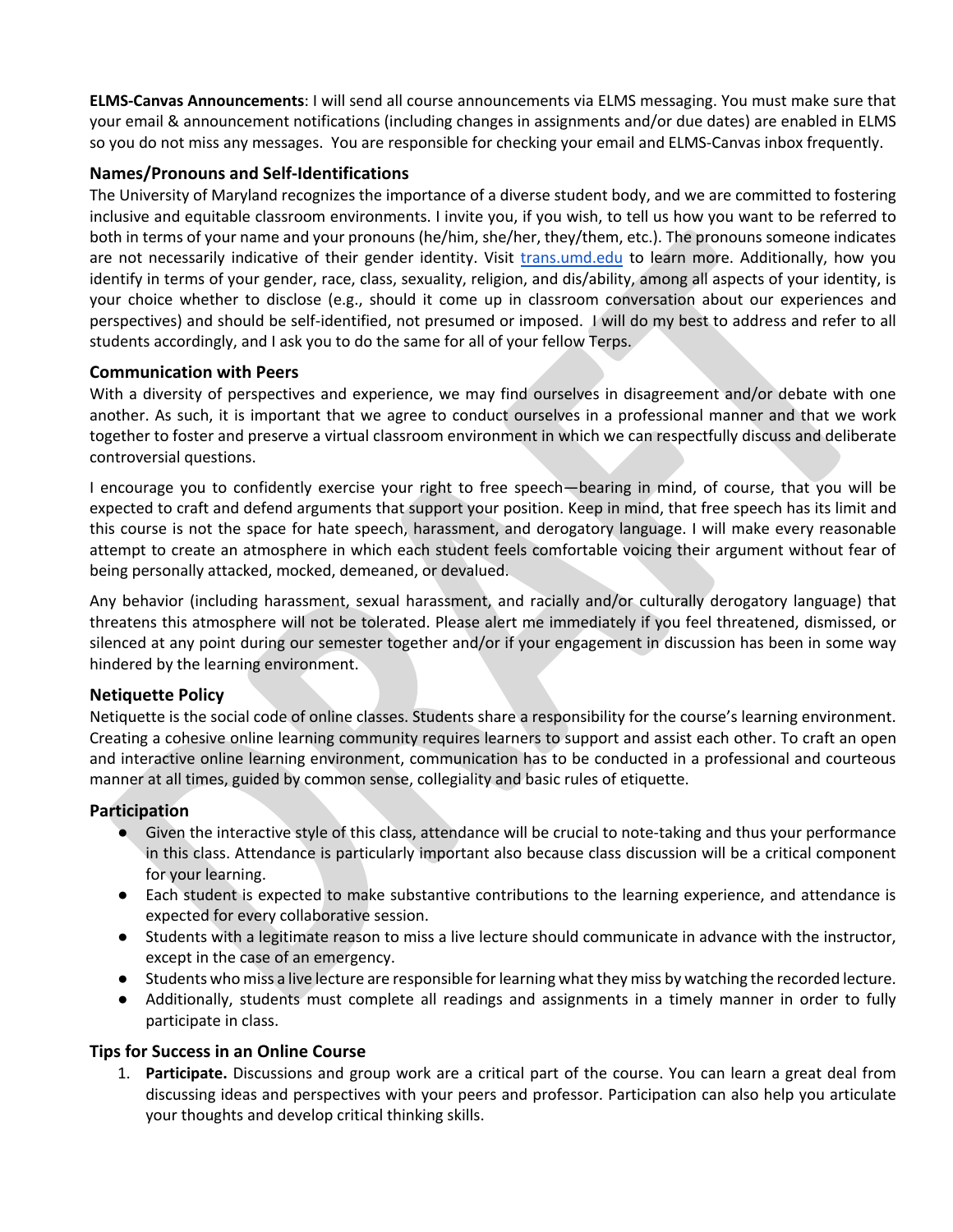- 2. **Manage your time.** Make time for your online learning and participation in discussions each week. Give yourself plenty of time to complete assignments including extra time to handle any technology related problems.
- 3. **Login regularly.** Log in to ELMS-Canvas several times a week to view announcements, discussion posts and replies to your posts. You may need to log in multiple times a day when group submissions are due.
- 4. **Do not fall behind.** This class moves at a quick pace and each week builds on the previous. It will be hard to keep up with the course content if you fall behind in the pre-work or post-work.
- 5. **Use ELMS-Canvas notification settings.** Canvas ELMS-Canvas can ensure you receive timely notifications in your email or via text. Be sure to enable announcements to be sent instantly or daily.
- 6. **Ask for help if needed.** If you need help with ELMS-Canvas or other technology, IT Support. If you are struggling with a course concept, reach out to me, and your classmates, for support.

# **Major Assignments**

# **Homework Assignments**

There will be *six graded homework assignments* during this course. The schedule for these assignments will be released on ELMS-Canvas. Homework assignments will be due approximately one week after they are assigned. Students may refer to the lecture slides and course textbook to complete assignments, and may work together on assignments. The final work however *must* be the student's own (i.e., course work should be in your own words, with your own reading reflections, drawings, and using your own calculations and must show your own work). Presenting anyone else's work as your own, even if conducted collaboratively, will be considered academic dishonesty. No late assignments will be accepted, except as allowed under University regulations, and with *prior permission*.

# **Participation & Engagement in Class Discussions**

There will be *four graded discussion assignments* during this course. The schedule for these assignments will be released on ELMS-Canvas and will be completed during live sessions. Students will be assigned to a discussion group and this collaborative activity is designed for students to work together as a team. Each team will be assigned a set of peer-reviewed journal papers and/or topical science articles to read, evaluate, and summarize during class.

# **Midterm Exam**

We will have *one graded midterm exam* that will be a mix of multiple-choice, fill in the blank, short answer/diagram, and longer answer formats. The midterm exam is (either, TBD later) closed book and can be completed during class. Students may refer to the lecture slides and course textbook to complete the midterm exam. No extension beyond the due date/time of the midterm is available. There will be no exceptions to the midterm deadline. Any student unable to complete the midterm before the due date/time will have their score recorded at the time of the deadline.

# **Term Project**

There will be *one graded term project* in the second half of the semester on the topic of Earth Observation of the polar regions. Students will be assigned to a collaboration team, and each team will be assigned a group project. Each student will submit one final written project (1500-2000 words, and not more than 10 pages in total incl. figures and references). Each student/team will be asked to present approximately four-five slides to the rest of the class as part of their term project. Students will receive individual scores on this activity. No extension beyond the due date/time of the term project is available.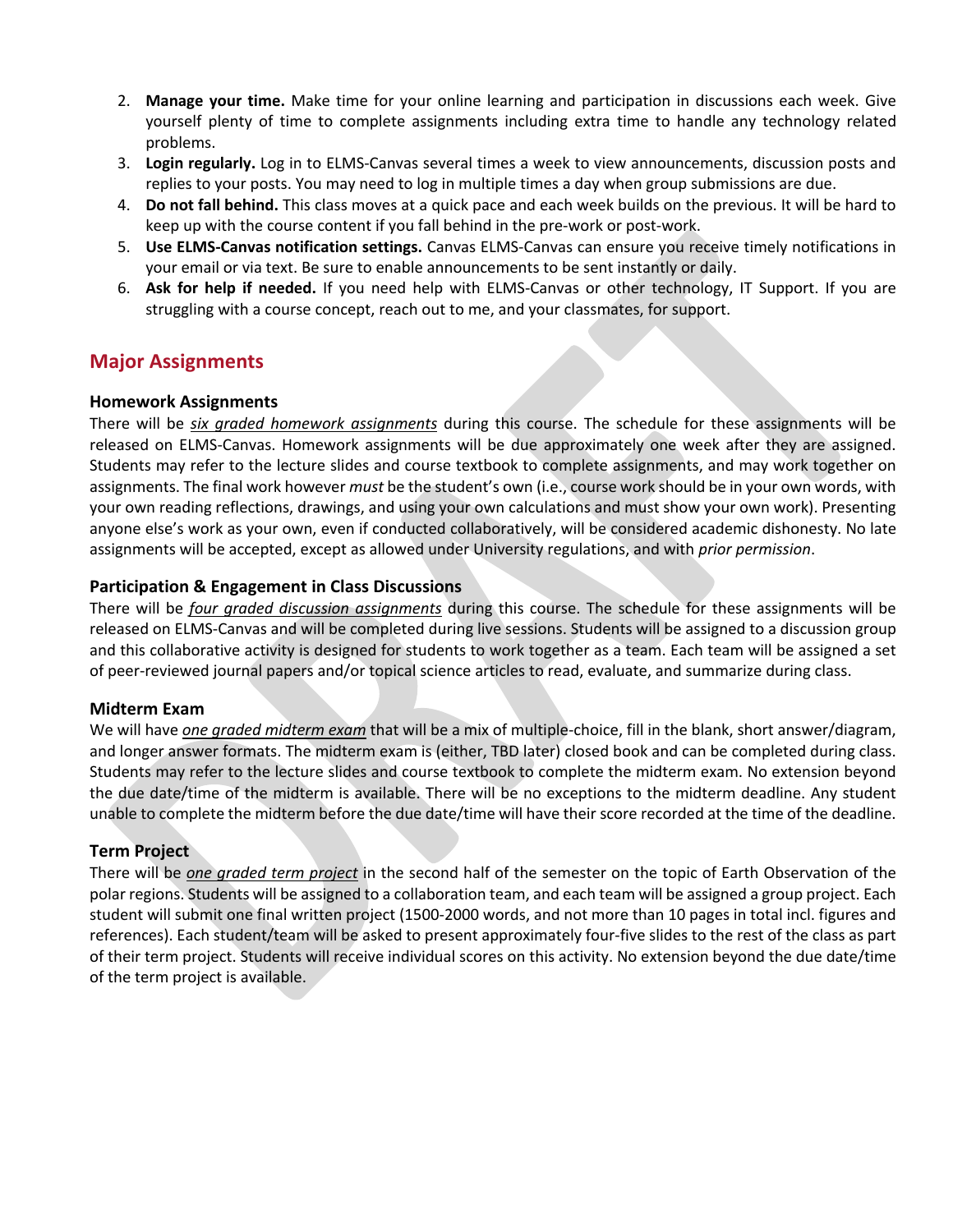# Course Outline

| Week # | <b>Topic</b>                                                                                          | <b>Readings</b>                                                       |  |  |  |
|--------|-------------------------------------------------------------------------------------------------------|-----------------------------------------------------------------------|--|--|--|
| 1      | Introduction to the polar regions and their importance in<br>the climate system                       | SROC Report; Arctic Report Card; BAMS State<br>of the Climate Report. |  |  |  |
| 2      | Introduction to remote sensing techniques. Definition,<br>active/passive sensors, satellite orbits    | Chapter 1                                                             |  |  |  |
| 3      | EM radiation and atmospheric transmission                                                             | Chapters 3, 4, 5                                                      |  |  |  |
| 4      | Sensors and Instruments 1 (optical, passive microwave<br>radiometers, gravimetry)                     | Chapters 7, 8, 9, 14                                                  |  |  |  |
| 5      | Sensors and Instruments 2 (altimeters, scatterometers, Chapters 10, 11, 12, 13, 14<br>imaging radars) |                                                                       |  |  |  |
| 6      | Applications: Sea Ice Extent/Concentration                                                            | Assigned readings                                                     |  |  |  |
| 7      | Applications: Sea Ice Thickness/Drift/Age                                                             | Assigned readings                                                     |  |  |  |
| 8      | Applications: Ice Sheet Mass Balance/Loss/Melt                                                        | Assigned readings                                                     |  |  |  |
| 9      | Applications: Ice Sheet Melt and Super/supraglacial Lakes                                             | Assigned readings                                                     |  |  |  |
| 10     | Applications: Ice Sheet Dynamics and Ice Shelves                                                      | Assigned readings                                                     |  |  |  |
| 11     | Applications: Polar Oceans (SST, Color, SLR)                                                          | Chapters 2, 6, 7                                                      |  |  |  |
| 12     | Applications: Polar Atmosphere (Air Temps, Winds)                                                     | Chapter 2                                                             |  |  |  |
| 13     | Calibration and Validation of Satellite Data                                                          | Assigned reading                                                      |  |  |  |
| 14     | Data Systems and Archives; Emerging Technologies                                                      | Chapter 1                                                             |  |  |  |

Note: This is a tentative schedule, and subject to change as necessary – monitor the course pages on ELMS-Canvas for the most up-to-date schedule and deadlines. In the unlikely event of a prolonged university closing, or an extended absence from the university, adjustments to the course schedule, deadlines, and assignments will be made based on the duration of the closing and the specific dates missed.

# **Grading Structure**

| <b>Assignment</b>                                    | <b>Percentage %</b> |  |  |
|------------------------------------------------------|---------------------|--|--|
| <b>Homework</b>                                      | 30%                 |  |  |
| <b>Participation/Engagement in Class Discussions</b> | 20%                 |  |  |
| <b>Midterm Exam</b>                                  | 20%                 |  |  |
| <b>Term Project/Presentation</b>                     | 30%                 |  |  |
| <b>Total</b>                                         | 100%                |  |  |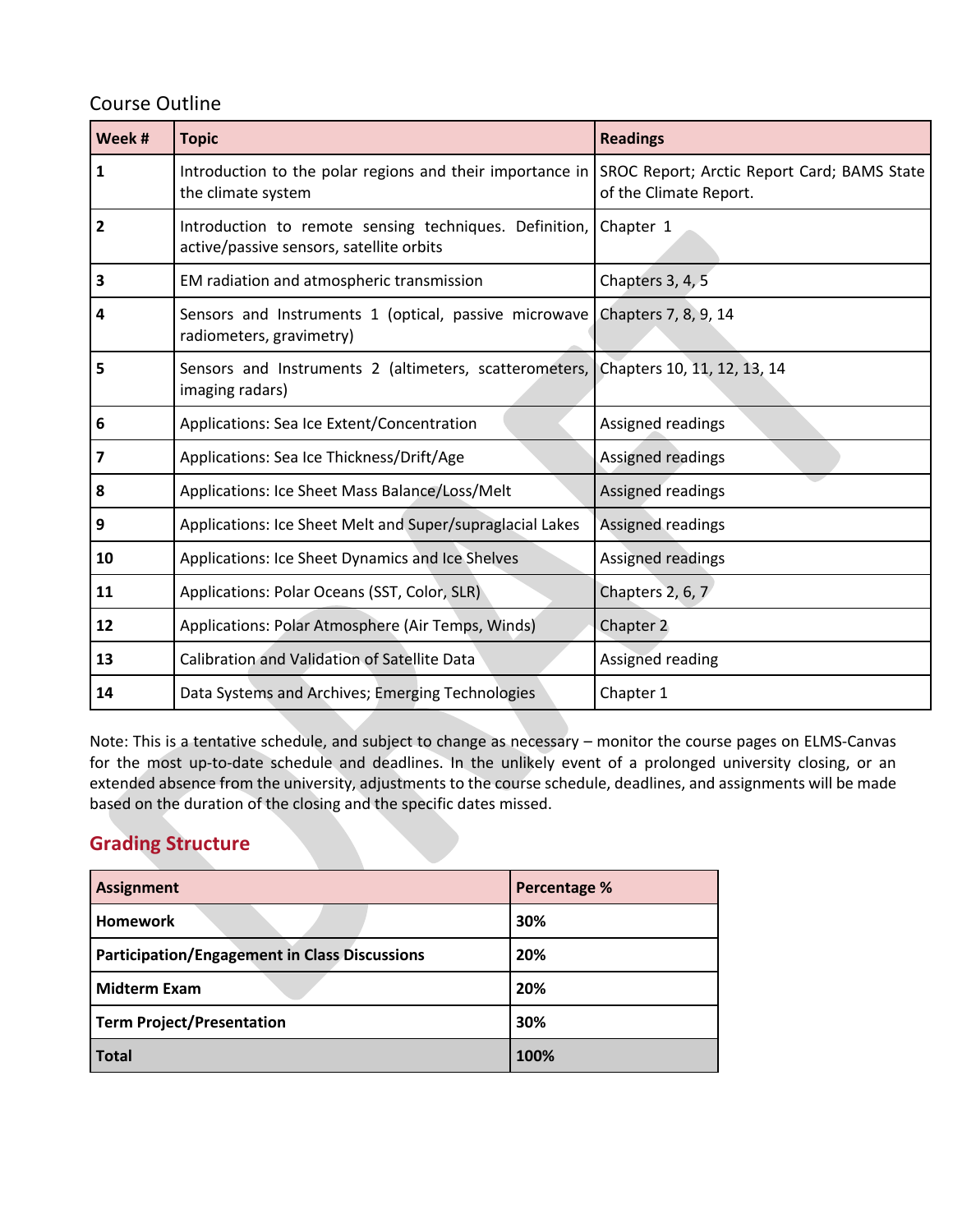# **Grades**

All assessment scores will be posted on the course ELMS-Canvas page. If you would like to review any of your grades (including the exams), or have questions about how something was scored, please email me to schedule a time for us to discuss this. Late work will not be accepted for course credit so please plan to have it submitted well before the scheduled deadline. If you experience an unavoidable circumstance for which you may need an extension, please contact me to discuss this. Detailed information about the grading policies in Fall 2021 is available at **https://ugst.umd.edu/keeplearning**.

| <b>Final Grade Cutoffs</b> |        |           |        |           |        |                          |        |                          |           |  |  |  |  |
|----------------------------|--------|-----------|--------|-----------|--------|--------------------------|--------|--------------------------|-----------|--|--|--|--|
|                            | 97.00% | $\ddot{}$ | 87.00% | $\ddot{}$ | 77.00% | $\ddot{}$                | 67.00% | $+$                      |           |  |  |  |  |
| A                          | 94.00% | B         | 84.00% | C         | 74.00% | D                        | 64.00% | F                        | $<60.0\%$ |  |  |  |  |
|                            | 90.00% | -         | 80.00% | -         | 70.00% | $\overline{\phantom{a}}$ | 60.00% | $\overline{\phantom{a}}$ |           |  |  |  |  |

# **UMD Policies and Resources for Undergraduate Courses**

It is our shared responsibility to know and abide by the University of Maryland's policies that relate to all courses, which include topics like:

- Academic integrity
- Student and instructor conduct
- Accessibility and accommodations
- Attendance and excused absences
- Grades and appeals
- Copyright and intellectual property

Please visit www.ugst.umd.edu/courserelatedpolicies.html for the Office of Undergraduate Studies' full list of campus-wide policies and follow up with me if you have questions.

# **Academic Integrity**

The University's **Code of Academic Integrity** is designed to ensure that the principles of academic honesty and integrity are upheld. In accordance with this code, the University does not tolerate academic dishonesty. Please ensure that you fully understand this code and its implications because all acts of academic dishonesty will be dealt with in accordance with the provisions of this code. All students are expected to adhere to this Code. It is your responsibility to read it and know what it says, so you can start your professional life on the right path. **As future professionals, your commitment to high ethical standards and honesty begins with your time at the University of Maryland**

It is important to note that course assistance websites, such as CourseHero, are not permitted sources. Material taken or copied from these sites can be deemed unauthorized material and a violation of academic integrity. These sites offer information that might not be accurate and that shortcut the learning process, particularly the critical thinking steps necessary for college-level assignments. Please visit the **Office of Undergraduate Studies' full list of campuswide policies** and follow up with me if you have questions.

# **UMD Resources & Accommodations**

# **Accessibility and Disability Services**

The University of Maryland is committed to creating and maintaining a welcoming and inclusive educational, working, and living environment for people of all abilities. The University of Maryland is also committed to the principle that